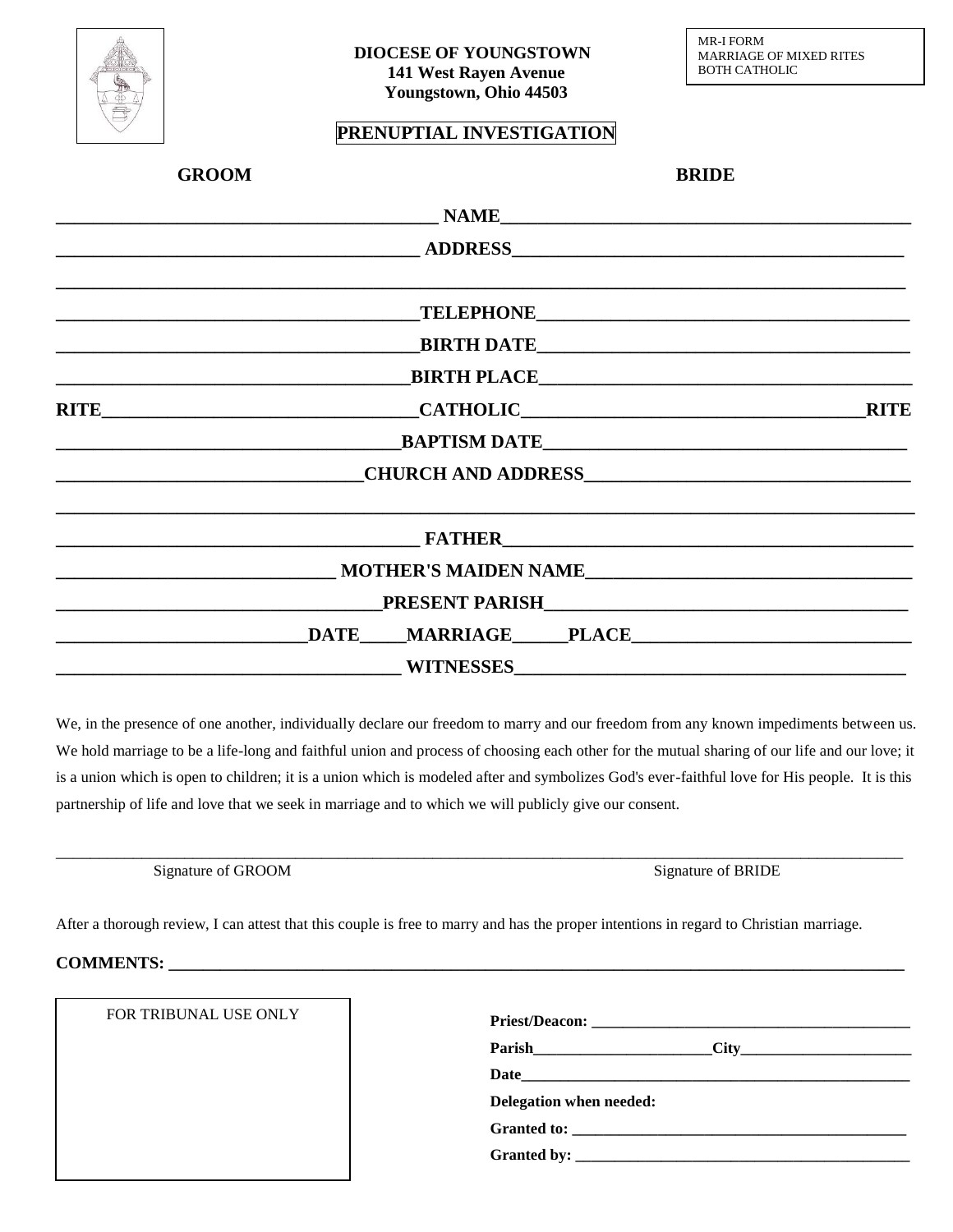## **ASSESSMENT OF THE COUPLE'S READINESS FOR MARRIAGE**

### **NOTE: Priest is to note his evaluation in the space provided. He may use any other approved instruments that will assist him in making the necessary evaluation in each assessment area.**

### **SPIRITUAL ASSESSMENT**

- 1. Does the Catholic faith have any influence on their daily lives and their approaching marriage?
- 2. What value does the Church have for them as a couple? What value will it have in their marriage?
- 3. Have both Catholic parties received the sacrament of Confirmation?
- 4. Are there areas of religious differences? Will this hinder the rearing of children in the Catholic Church?
- 5. What role does public worship have in their lives? How will the faith community help them in their relationship to God?

\_\_\_\_\_\_\_\_\_\_\_\_\_\_\_\_\_\_\_\_\_\_\_\_\_\_\_\_\_\_\_\_\_\_\_\_\_\_\_\_\_\_\_\_\_\_\_\_\_\_\_\_\_\_\_\_\_\_\_\_\_\_\_\_\_\_\_\_\_\_\_\_\_\_\_\_\_\_\_\_\_\_\_\_\_\_\_\_\_\_\_\_\_\_\_\_\_\_\_\_\_\_\_ \_\_\_\_\_\_\_\_\_\_\_\_\_\_\_\_\_\_\_\_\_\_\_\_\_\_\_\_\_\_\_\_\_\_\_\_\_\_\_\_\_\_\_\_\_\_\_\_\_\_\_\_\_\_\_\_\_\_\_\_\_\_\_\_\_\_\_\_\_\_\_\_\_\_\_\_\_\_\_\_\_\_\_\_\_\_\_\_\_\_\_\_\_\_\_\_\_\_\_\_\_\_\_ \_\_\_\_\_\_\_\_\_\_\_\_\_\_\_\_\_\_\_\_\_\_\_\_\_\_\_\_\_\_\_\_\_\_\_\_\_\_\_\_\_\_\_\_\_\_\_\_\_\_\_\_\_\_\_\_\_\_\_\_\_\_\_\_\_\_\_\_\_\_\_\_\_\_\_\_\_\_\_\_\_\_\_\_\_\_\_\_\_\_\_\_\_\_\_\_\_\_\_\_\_\_\_

6. Do they consider marriage to be a sacrament? Will their marriage ceremony be pre-eminently a religious celebration?

#### **PERSONALITY ASSESSMENT**

- 1. How long have they known each other? Have they been able to communicate effectively with each other?
- 2. Do they show signs of a growing maturity? What is their attitude toward parents, authority, and superiors?
- 3. Do they perceive the basic obligations and responsibilities of marriage, parenthood and job?
- 4. Have they been under a doctor's care for any mental or physical ailments? Are there problems with drugs or alcohol?

\_\_\_\_\_\_\_\_\_\_\_\_\_\_\_\_\_\_\_\_\_\_\_\_\_\_\_\_\_\_\_\_\_\_\_\_\_\_\_\_\_\_\_\_\_\_\_\_\_\_\_\_\_\_\_\_\_\_\_\_\_\_\_\_\_\_\_\_\_\_\_\_\_\_\_\_\_\_\_\_\_\_\_\_\_\_\_\_\_\_\_\_\_\_\_\_\_\_\_\_\_\_\_ \_\_\_\_\_\_\_\_\_\_\_\_\_\_\_\_\_\_\_\_\_\_\_\_\_\_\_\_\_\_\_\_\_\_\_\_\_\_\_\_\_\_\_\_\_\_\_\_\_\_\_\_\_\_\_\_\_\_\_\_\_\_\_\_\_\_\_\_\_\_\_\_\_\_\_\_\_\_\_\_\_\_\_\_\_\_\_\_\_\_\_\_\_\_\_\_\_\_\_\_\_\_\_ \_\_\_\_\_\_\_\_\_\_\_\_\_\_\_\_\_\_\_\_\_\_\_\_\_\_\_\_\_\_\_\_\_\_\_\_\_\_\_\_\_\_\_\_\_\_\_\_\_\_\_\_\_\_\_\_\_\_\_\_\_\_\_\_\_\_\_\_\_\_\_\_\_\_\_\_\_\_\_\_\_\_\_\_\_\_\_\_\_\_\_\_\_\_\_\_\_\_\_\_\_\_\_

5. Do they seem compatible in personality, character, temperament and feelings?

#### **CANONICAL ASSESSMENT**

- 1. Has either party been married before? If so, how will this previous marriage be dissolved? (Death certificate or decree of nullity enclosed.)
- 2. Are they entering marriage freely without force, coercion, and social pressure?
- 3. Do they intend to enter a permanent commitment, be faithful to one another and to rear a family eventually?
- 4. Are there any impediments to their marriage, namely blood relationship, age, vows, sacred orders, impotency or crimen?

\_\_\_\_\_\_\_\_\_\_\_\_\_\_\_\_\_\_\_\_\_\_\_\_\_\_\_\_\_\_\_\_\_\_\_\_\_\_\_\_\_\_\_\_\_\_\_\_\_\_\_\_\_\_\_\_\_\_\_\_\_\_\_\_\_\_\_\_\_\_\_\_\_\_\_\_\_\_\_\_\_\_\_\_\_\_\_\_\_\_\_\_\_\_\_\_\_\_\_\_\_\_\_ \_\_\_\_\_\_\_\_\_\_\_\_\_\_\_\_\_\_\_\_\_\_\_\_\_\_\_\_\_\_\_\_\_\_\_\_\_\_\_\_\_\_\_\_\_\_\_\_\_\_\_\_\_\_\_\_\_\_\_\_\_\_\_\_\_\_\_\_\_\_\_\_\_\_\_\_\_\_\_\_\_\_\_\_\_\_\_\_\_\_\_\_\_\_\_\_\_\_\_\_\_\_\_ \_\_\_\_\_\_\_\_\_\_\_\_\_\_\_\_\_\_\_\_\_\_\_\_\_\_\_\_\_\_\_\_\_\_\_\_\_\_\_\_\_\_\_\_\_\_\_\_\_\_\_\_\_\_\_\_\_\_\_\_\_\_\_\_\_\_\_\_\_\_\_\_\_\_\_\_\_\_\_\_\_\_\_\_\_\_\_\_\_\_\_\_\_\_\_\_\_\_\_\_\_\_\_

5. Is this a validation of a recognized civil union? If so, give the date of the civil union.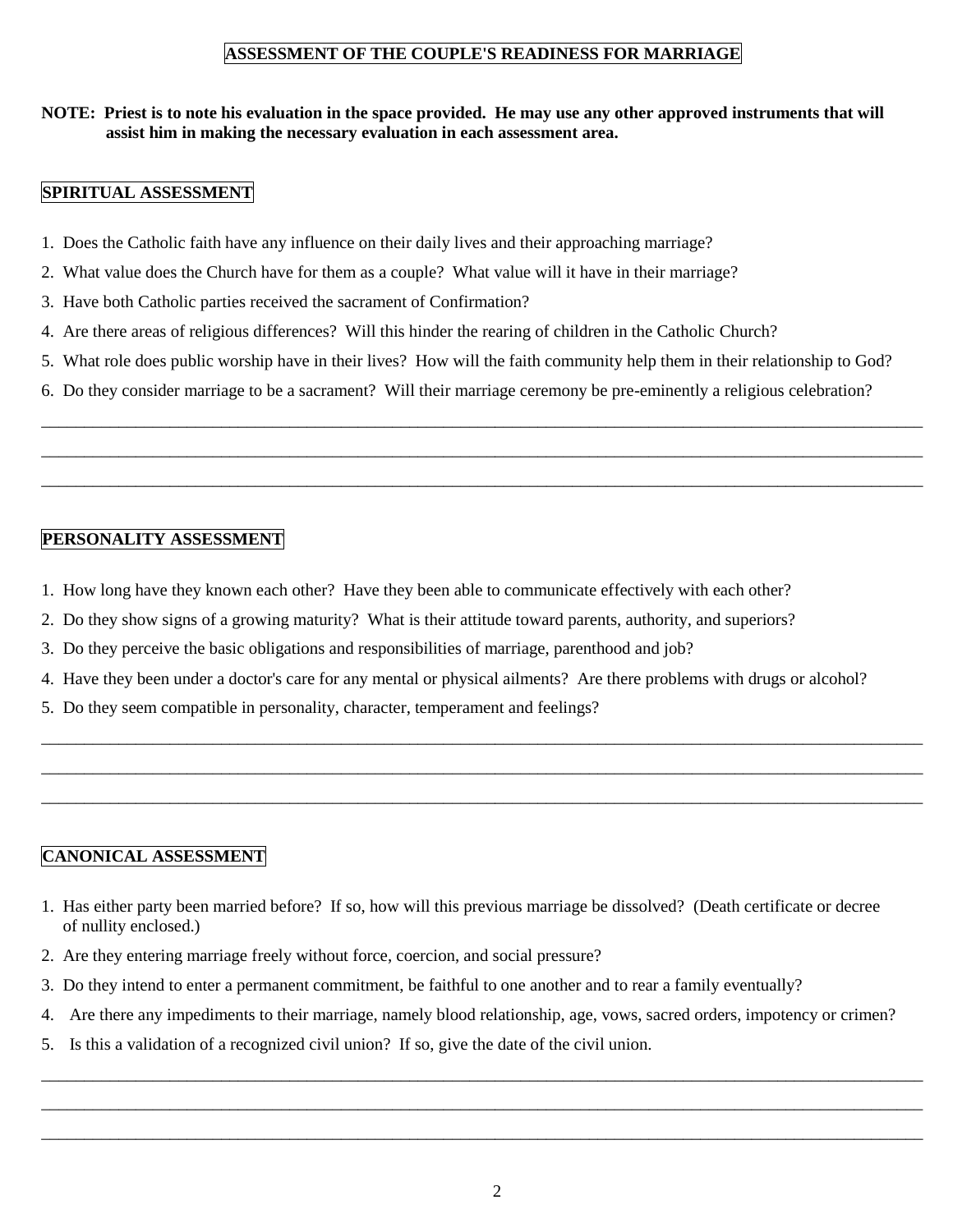## **DIOCESE OF YOUNGSTOWN**

# **APPLICATION FOR PERMISSION**

| a Catholic, residing in a carbon and the same contract of the same contract of the same contract of the same contract of the same contract of the same contract of the same contract of the same contract of the same contract |      |                               |  |
|--------------------------------------------------------------------------------------------------------------------------------------------------------------------------------------------------------------------------------|------|-------------------------------|--|
| Parish                                                                                                                                                                                                                         | City |                               |  |
|                                                                                                                                                                                                                                |      |                               |  |
|                                                                                                                                                                                                                                |      |                               |  |
|                                                                                                                                                                                                                                | City |                               |  |
| Requests permission to be married:                                                                                                                                                                                             |      |                               |  |
| () In the Eastern Rite of the Bride instead of the Latin Rite of the Groom.                                                                                                                                                    |      |                               |  |
| () In the Latin Rite of the Bride instead of the Eastern Rite of the Groom.                                                                                                                                                    |      |                               |  |
|                                                                                                                                                                                                                                |      |                               |  |
| <b>SPECIAL CIRCUMSTANCES</b>                                                                                                                                                                                                   |      |                               |  |
|                                                                                                                                                                                                                                |      |                               |  |
| Two Latin Rite Catholics requesting to be married in an Eastern Rite Catholic Church                                                                                                                                           |      |                               |  |
|                                                                                                                                                                                                                                |      |                               |  |
|                                                                                                                                                                                                                                |      |                               |  |
| a Latin Rite Catholic, a Latin Rite Catholic                                                                                                                                                                                   |      |                               |  |
| residing in Parish                                                                                                                                                                                                             |      |                               |  |
|                                                                                                                                                                                                                                | City |                               |  |
| wishing to marry _______                                                                                                                                                                                                       |      | strated a Latin Rite Catholic |  |
|                                                                                                                                                                                                                                |      |                               |  |
| Parish                                                                                                                                                                                                                         | City |                               |  |
|                                                                                                                                                                                                                                |      |                               |  |
|                                                                                                                                                                                                                                |      |                               |  |
| who requests proper delegation from the Bishop of                                                                                                                                                                              |      |                               |  |
|                                                                                                                                                                                                                                |      |                               |  |
| Nuncio permission to celebrate this wedding in the Eastern Rite Catholic Liturgy                                                                                                                                               |      |                               |  |